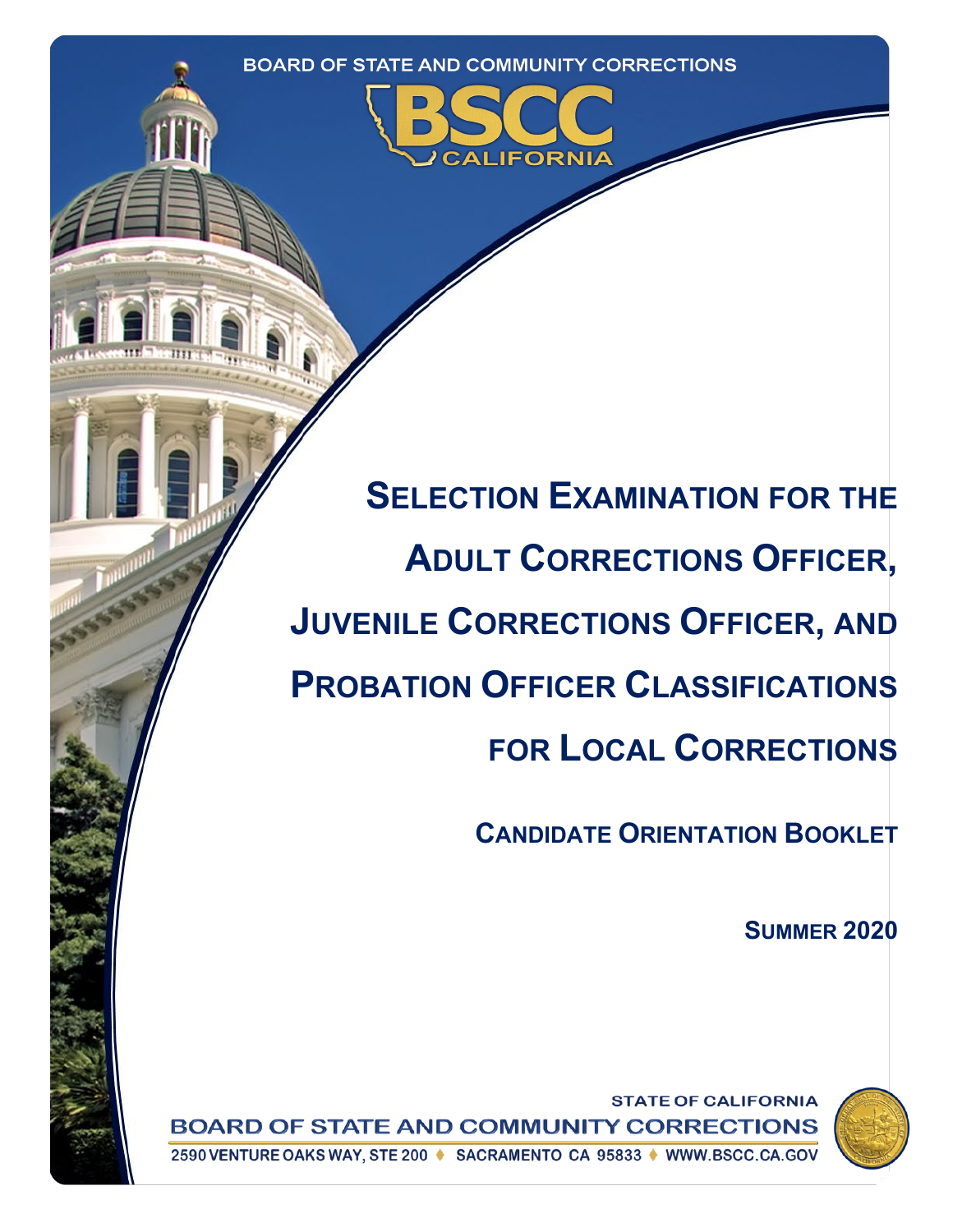In preparing and updating the Selection Examination for the Adult Corrections Officer, Juvenile Corrections Officer, and Probation Officer Classifications, the Board of State and Community Corrections has considered the following documents concerning selection testing:

- The Standards for Educational and Psychological Testing (American Educational Research Association, American Psychological Association, National Council on Measurement in Education, Joint Committee, 2014).
- The Principles for the Validation and Use of Personnel Selection Procedures (Society for Industrial and Organizational Psychology, Inc., 2003).
- The Uniform Guidelines on Employee Selection Procedures (U.S. Equal Employment Opportunity Commission, et al, 1978).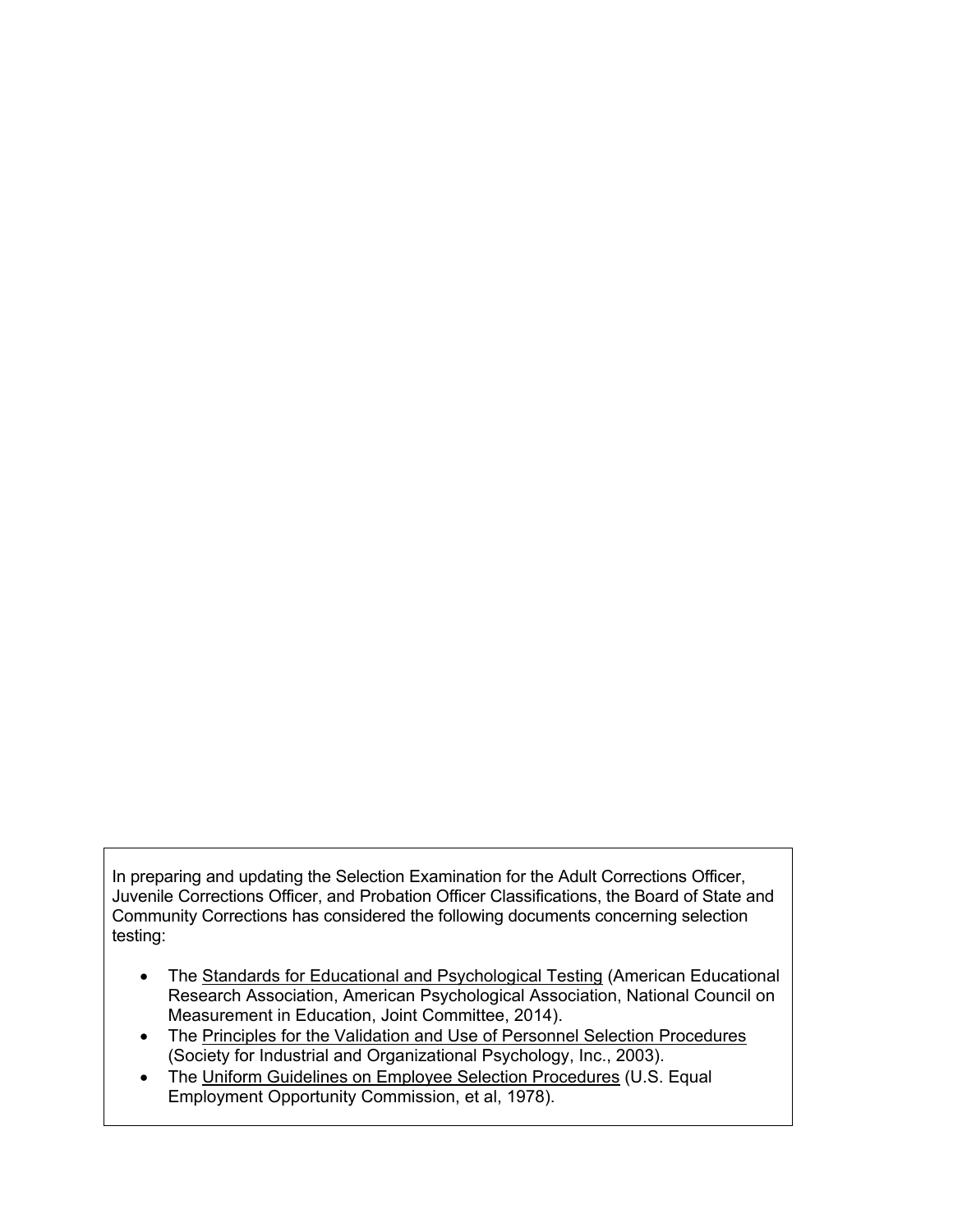## **Candidate Orientation Booklet**

# **Selection Examination for the Adult Corrections Officer, Juvenile Corrections Officer, and Probation Officer Classifications**

## **Overview**

The Candidate Orientation Booklet is designed to serve several functions, including:

- To provide background information about the development and validation of the Selection Examination for the Adult Corrections Officer, Juvenile Corrections Officer, and Probation Officer Classifications (referred to from here as the Selection Exam).
- To familiarize candidates with the exam format.
- To preview the contents of the Selection Exam.
- To provide sample questions (with answers) to help candidates prepare for the exam.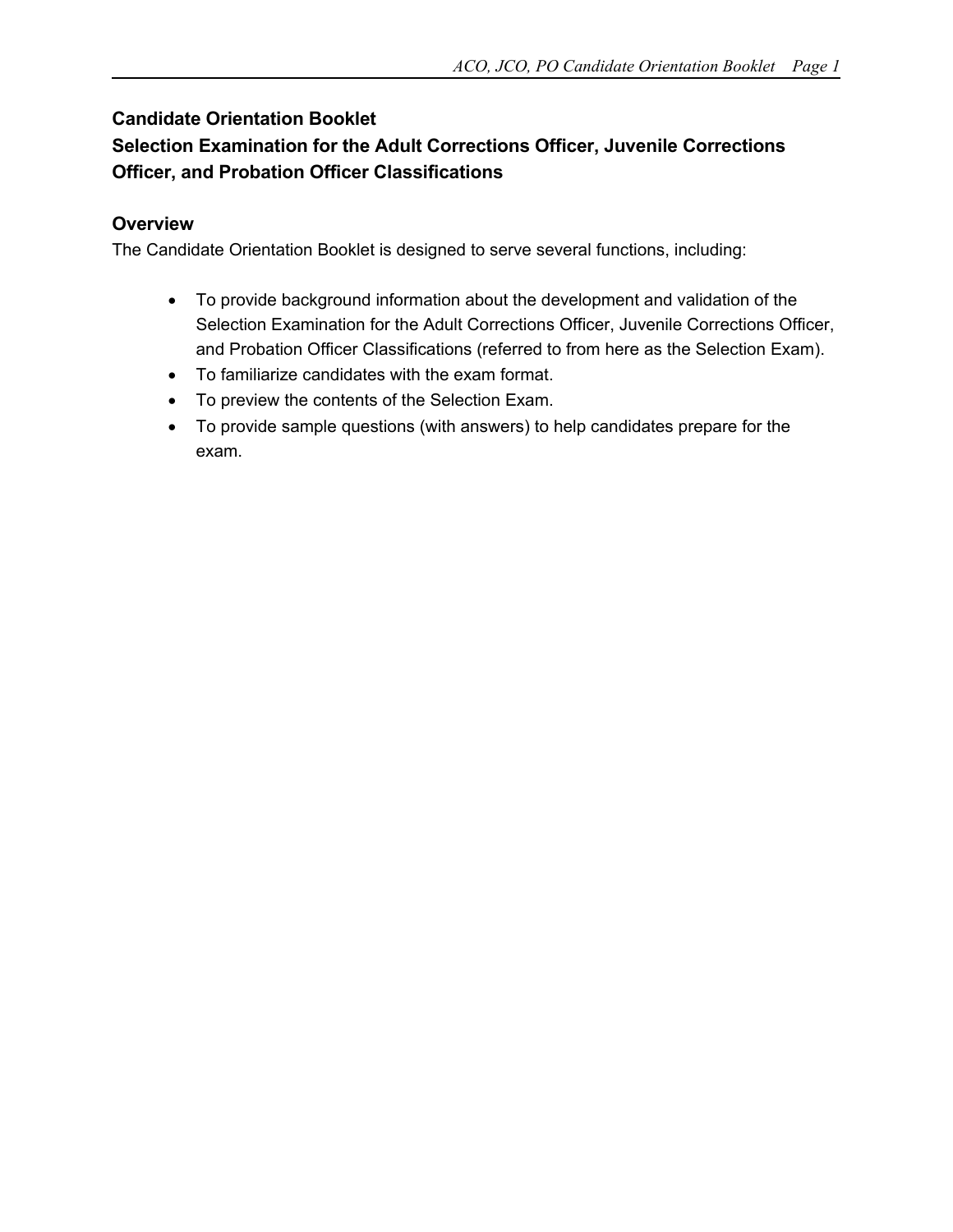### **Development of the Selection Exam**

The Selection Exam was developed as a result of a multi-year statewide analysis of the following jobs: Adult Corrections Officer (ACO), Juvenile Corrections Officer (JCO), and Probation Officer (PO).

Exam development began with a review of job descriptions, previous job analyses(and related documentation), site visits, as well as interviews with ACO, JCO, and PO incumbents and supervisors. After a thorough research process, the project team developed a job analysis questionnaire. The questionnaire was administered to ACO, JCO, and PO incumbents and supervisors from agencies throughout California. Questionnaire results were used to determine the nature and overlap of the ACO, JCO, and PO job classifications and to develop a clear and complete description of the knowledge, skills, and abilities necessary for successful job performance.

A large pool of exam items was developed to measure the knowledge, skills, and abilities (KSAs) at the point of hire, which were identified in the job analysis as important and critical to job success. These exam items were administered to a large sample of ACOs, JCOs, and POs undergoing the previous selection examination process around the state. The current Selection Exam is composed of items found to accurately measure the necessary KSAs identified in the job analysis.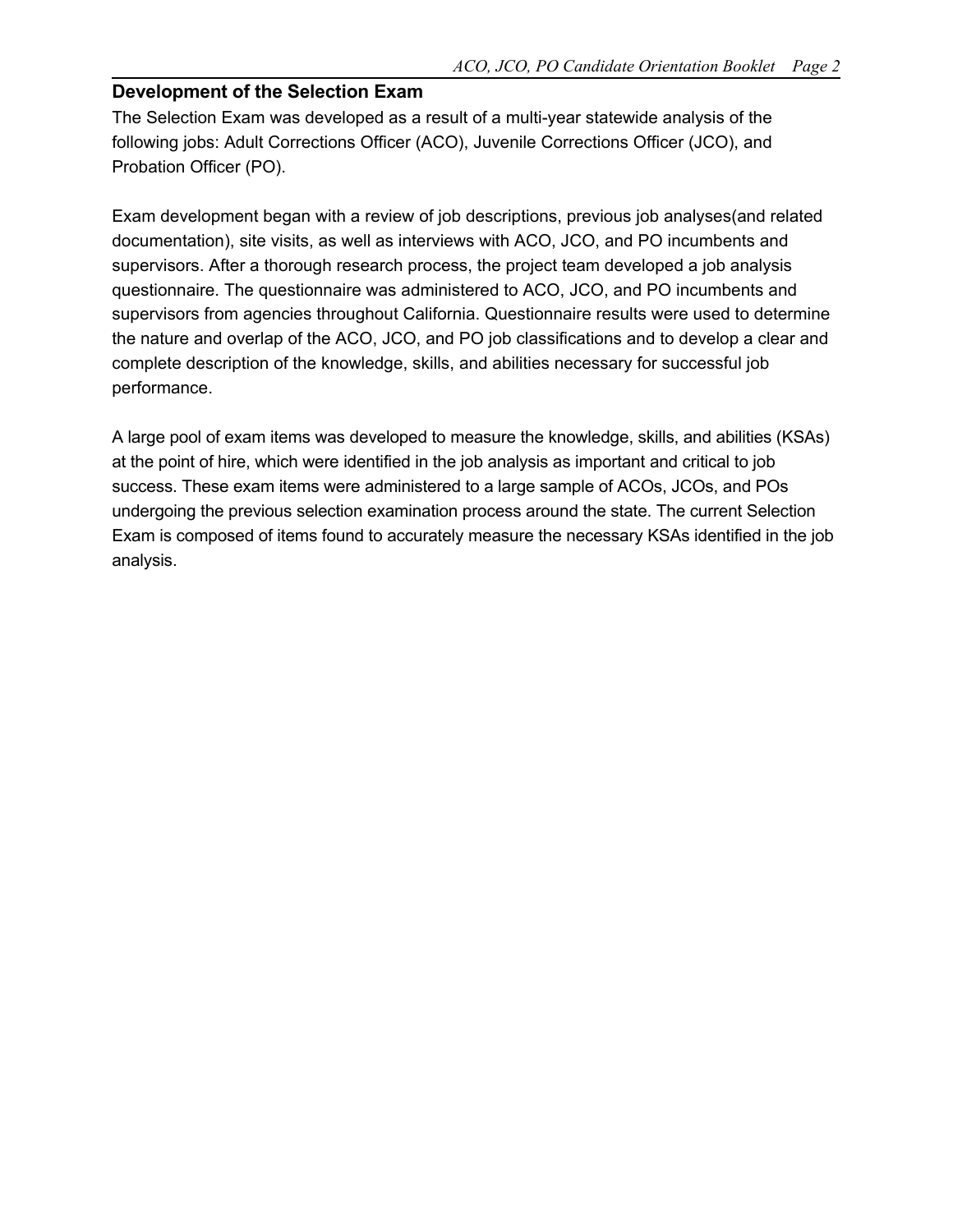## **Exam Format**

The Selection Exam consists of several sections of multiple-choice items. There are two ways to take the examination: paper-and-pencil or electronic. Each agency determines which method they prefer to use.

For the paper-and-pencil format, the exam is contained in a single exam booklet and an accompanying answer sheet. You will be instructed to answer all exam items on the answer sheet, not in the exam booklet. For the electronic version, you will be prompted through the exam steps on a computer and to select your answers as prompted. Typically, the exam will be administered in a group setting.

The total examination time given for both the paper-and-pencil and computer-based format will be approximately 2 hours and 30 minutes. Most candidates should have adequate time to complete all exam items.

## **Preparing for the Selection Exam**

A brief description of the knowledge, skills, and abilities measured in each section of the exam is given in the following pages, followed by examples of the types of items you will find in each section.

- 1. **Written Communication – Spelling:** Identify an incorrectly spelled word from a list of four words either presented with a paragraph example of how the words are used or without a paragraph.
- 2. **Written Communication – Grammar:** Read a passage and identify which sentence contains a grammatical error.
- 3. **Reading Comprehension – Identify a Difference:** Read two statements describing an image or an event and identify conflicting information between the two statements.
- 4. **Reading Comprehension – Understanding Passages:** Read a passage and answer a question that may require identifying facts and details, interpreting information, or drawing conclusions based on the passage.
- 5. **Apply Rules – Logical Sequences:** Identify the correct logical order of several sentences.
- 6. **Apply Rules – Appropriate Placement:** Identify the proper placement of a sentence within a given paragraph.
- 7. **Apply Rules – Level of Priority:** Identify the correct logical order of several events based on a given set of priorities.
- 8. **Apply Rules – Forms:** Identify the number of errors that were made when filling out a form based on a provided set of rules or procedures.
- 9. **Apply Rules – Scenarios:** Determine whether the provided set of rules or procedures were followed in a written scenario.
- 10. **Basic Math – Addition/Subtraction:** Correctly add or subtract a set of whole numbers.

The instructions and sample questions that appear in the examination for each section are presented on the following pages.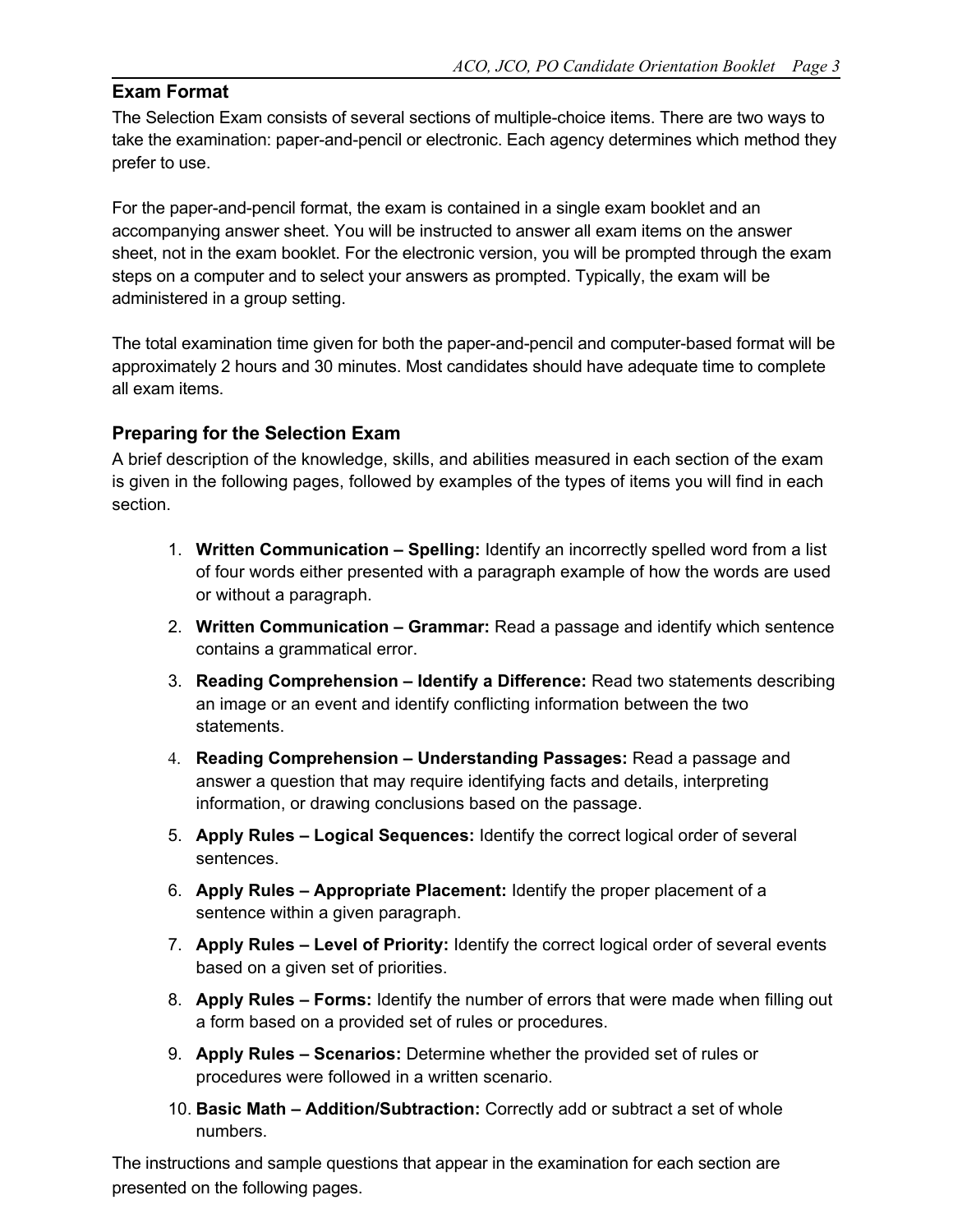#### **1. Written Communication - Spelling**

#### *Directions:*

In this section, you will be presented with sets of four words. For each set of words, you will be asked to identify the word that contains a spelling error. Mark your answer (A, B, C, or D) on the answer sheet. An example is provided below.

#### *Sample Item:*

S1. Which of the following words contains a spelling error?

- A. assault
- B. separate
- C. remained
- D. arest

*Sample Answer Sheet* S1. A B C D E  $0\circ 0\circ 0$ 

In the first example (S1), option D (arest) is marked as the correct answer because the word should be spelled **arrest**.

### *Directions:*

In this part of the section, you will be presented with a short paragraph in which four words are underlined. You will be asked to identify the underlined word that contains a spelling error. Mark your answer (A, B, C, or D) on the answer sheet. An example is provided below.

#### *Sample Item:*

When Officer D returned to work after vacation, there was an email waiting for her from her supervisor. The message informed Officer D that she was supposed to report imediately to the staff break room to restock the inventory. As Officer D entered the staff break room, she found her supervisor and fellow officers there waiting for her. To her surprise, they began singing the Happy Birthday song and presented her with a chocolate cake.

S2. Based ONLY on the paragraph above, which one of the underlined words contains a spelling error?

| A. supposed<br>B. imediately |                                      |  | <b>Sample Answer Sheet</b> |  |
|------------------------------|--------------------------------------|--|----------------------------|--|
| C. restock<br>D. surprise    | S2. A B C D E<br>O $\bullet$ O O O O |  |                            |  |

In the second example (S2), option B (imediately) is marked as the correct answer because the word should be spelled **immediately**.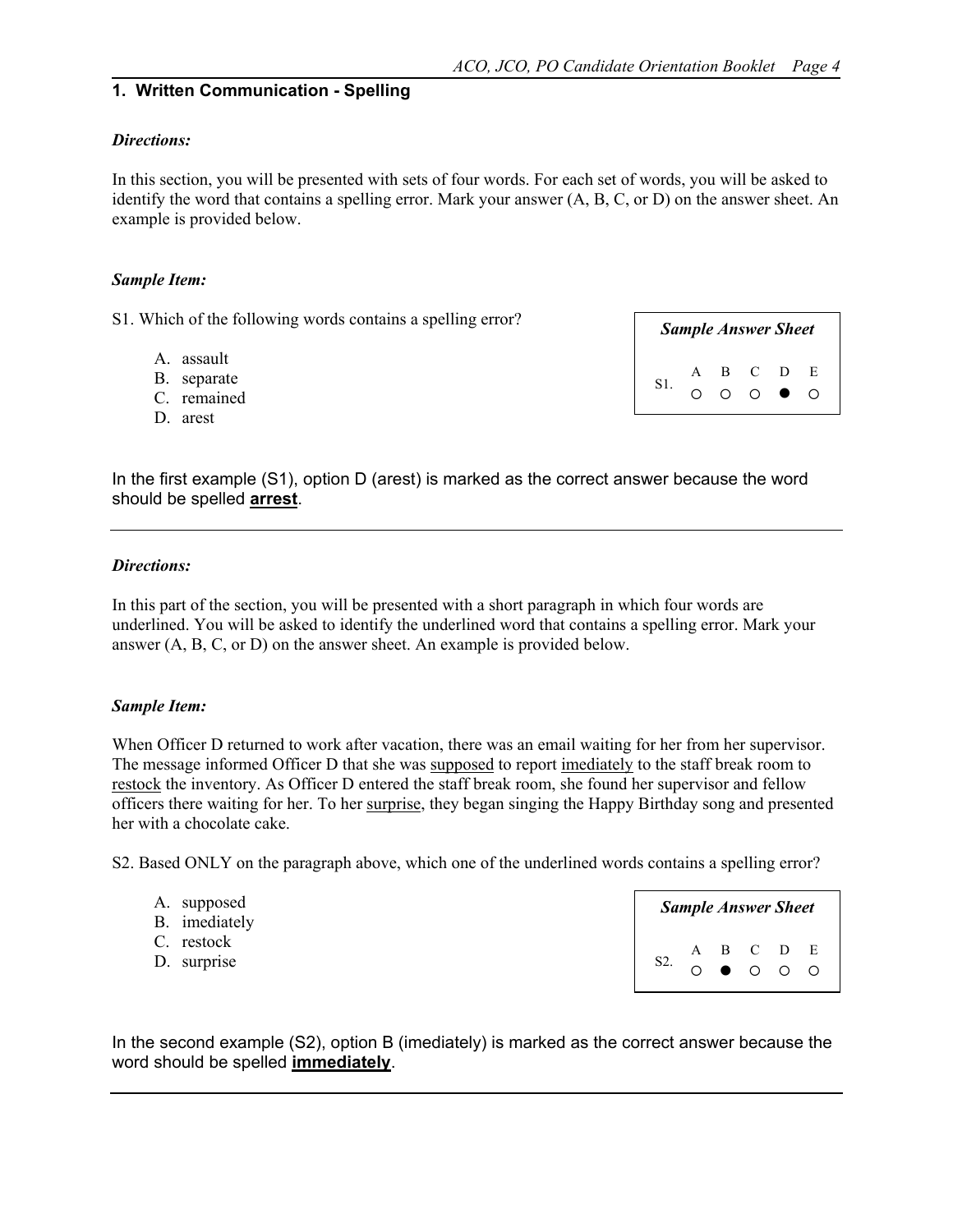## **2. Written Communication - Grammar**

#### *Directions:*

In this section, you will be presented with short paragraphs in which four sentences are numbered. You will be asked to identify the sentence that contains a grammatical error. Mark your answer  $(A, B, C, or D)$ on the answer sheet. An example is provided below.

#### *Sample Item:*

(1) A package arrived for Inmate Q, who was called in to be present during the inspection of the package to make sure there were no unauthorized materials. (2) Officer R opened the package designated for Inmate Q and finds a knife. (3) The knife was confiscated from the incoming package. (4) The package was returned to the sender.

S1. Based ONLY on the paragraph above, which one of the sentences contains a grammatical error?

| A. Sentence 1<br>B. Sentence 2 |  | <b>Sample Answer Sheet</b> |  |
|--------------------------------|--|----------------------------|--|
| C. Sentence 3                  |  | $A$ B C D E                |  |
| D. Sentence 4                  |  | $O$ $O$ $O$ $O$ $O$        |  |

For this example, the correct answer is option B (Sentence 2) because, sentence (2) should be written as "Officer R opened the package designated for Inmate Q and **found** a knife."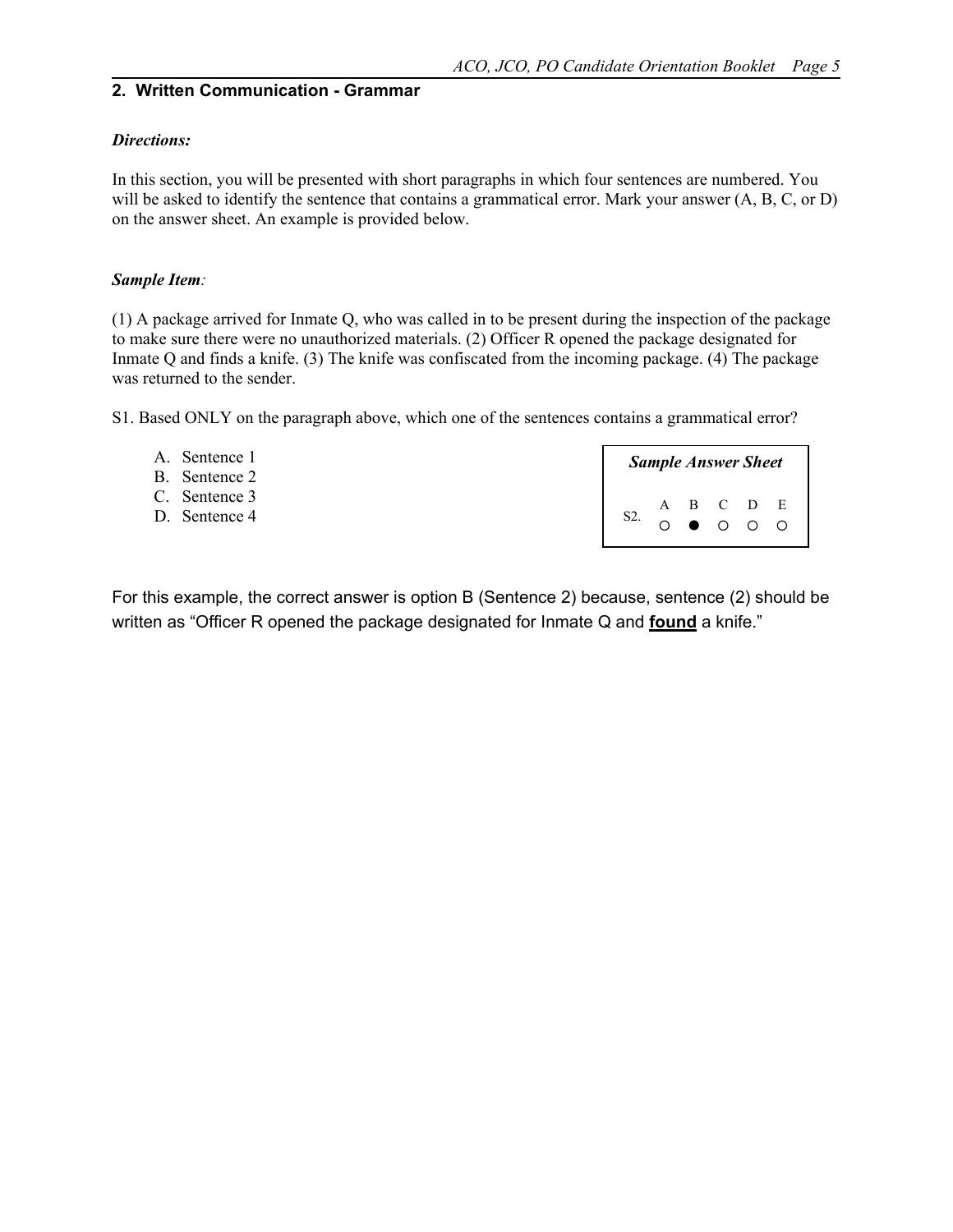### **3. Reading Comprehension – Identify a Difference**

#### *Directions:*

In this section, two descriptions are presented. The information in the two descriptions may or may not contain conflicting information. You will need to identify the piece of conflicting information, if any, between the two descriptions. Mark your answer (A, B, C, or D) on the answer sheet. An example is provided below.

#### *Sample Item:*

Two officers respond to a call about a two-car accident. Each officer collects a brief statement about the accident from each of the drivers. The drivers' statements are provided below.

Driver R's statement:

"I was driving to work and came to a stop at a red light so I could turn left at the intersection over there. The man behind me started to slow down, but he never came to a complete stop and hit me. He couldn't have been paying much attention to what he was doing. Afterward, I suggested we move out of the street so we wouldn't block the road for other drivers, so he followed me over to a nearby parking lot while we contacted the police."

Driver K's statement:

"I was just driving and saw that the car ahead of me was slowing down in the turn lane. I stopped safely about three or four feet behind her car, but my foot slipped off the brake pedal. Before I could do anything, the car had already rolled into her bumper. We got out of our cars and talked for a minute where we were, but neither of us wanted to block the road so we pulled off into this parking lot to wait for the police to arrive."

- S1. What conflicting information, if any, is there between the two statements? Base your answer ONLY on the information provided above.
	- A. The exact location of the accident.
	- B. Where both drivers moved their vehicles after the accident.
	- C. Whether or not Driver K came to a full stop before the accident.
	- D. There is no conflicting information in the information provided in the two statements.

*Sample Answer Sheet* S1. A B C D E  $O$   $O$   $O$   $O$   $O$ 

The correct answer is option C because, according to the passage, Driver R stated Driver K's car never came to a complete stop while Driver K stated that he did safely stop, but his foot slipped off the brake pedal.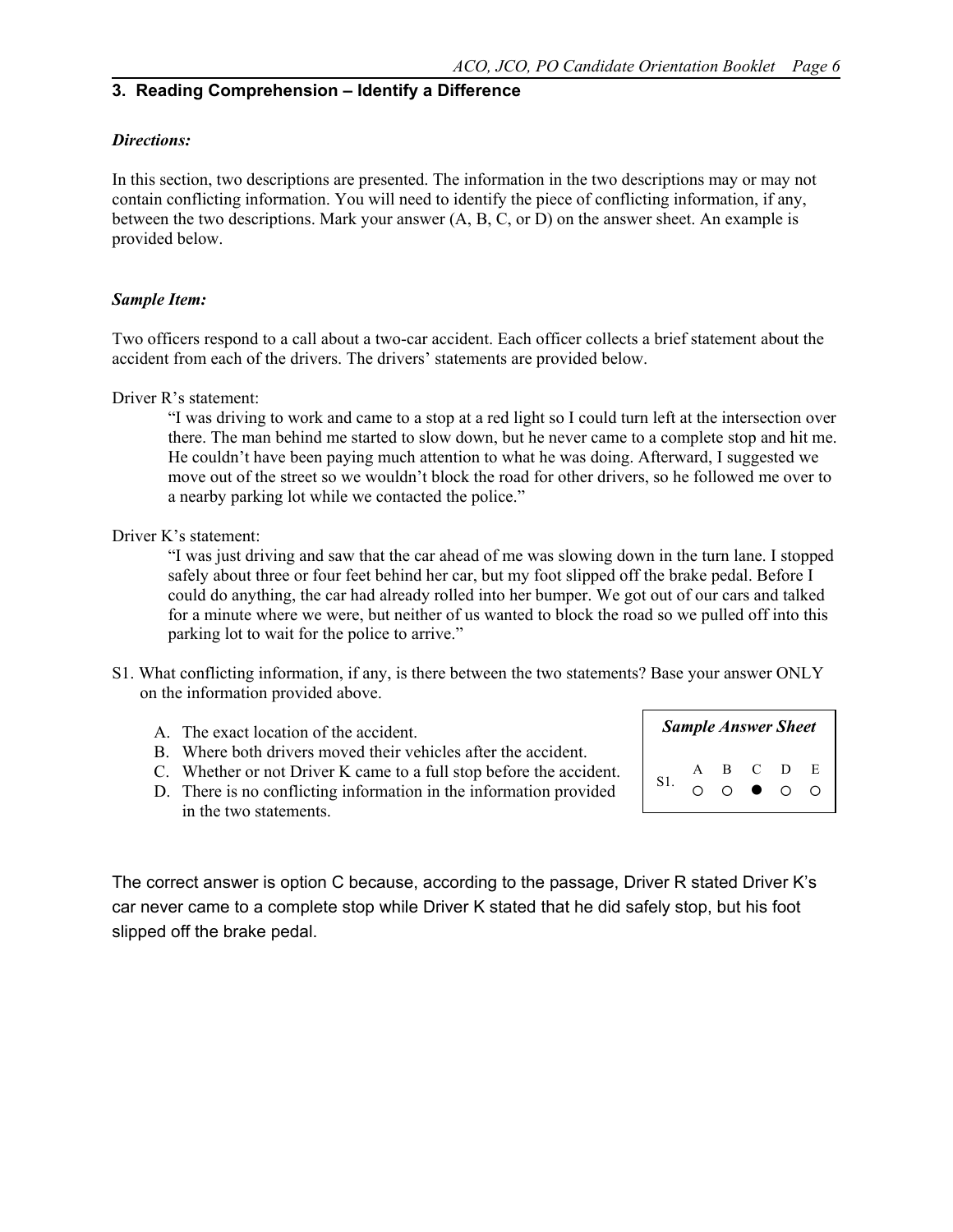## **4. Reading Comprehension – Understanding Passages**

#### *Directions:*

In this section, several passages are presented. Each passage is followed by one question about the passage. Select the best answer to each question based on the information in the passage, mark the letter (A, B, C, or D) on your answer sheet. An example is provided below.

#### *Sample Item:*

Depending on the type of offense, an offender may participate in a home-based electronic monitoring program instead of serving jail time. While in the program, an offender may be able to spend time outside of the home, but the activity must be approved. Activity limits will depend on the level of risk that an offender is assigned. Low-risk offenders are only required to be at home at certain hours during the day. Medium-risk offenders are required to be at home at all times except for pre-approved activities, such as work, school, or court appearances. High-risk offenders are only allowed to leave the home for court appearances.

S1. If a person is expected to be home all day but has been approved to attend classes in the morning, what level of risk would the individual fall under?

| A. No-risk offender.                                                        |  |  | <b>Sample Answer Sheet</b> |  |
|-----------------------------------------------------------------------------|--|--|----------------------------|--|
| B. Low-risk offender.<br>C. Medium-risk offender.<br>D. High-risk offender. |  |  | A B C D E<br>○ ○ ● ○ ○     |  |
|                                                                             |  |  |                            |  |

The correct answer is option C because, according to the passage, only medium-risk offenders are required to be home at all times unless there is a pre-approved activity.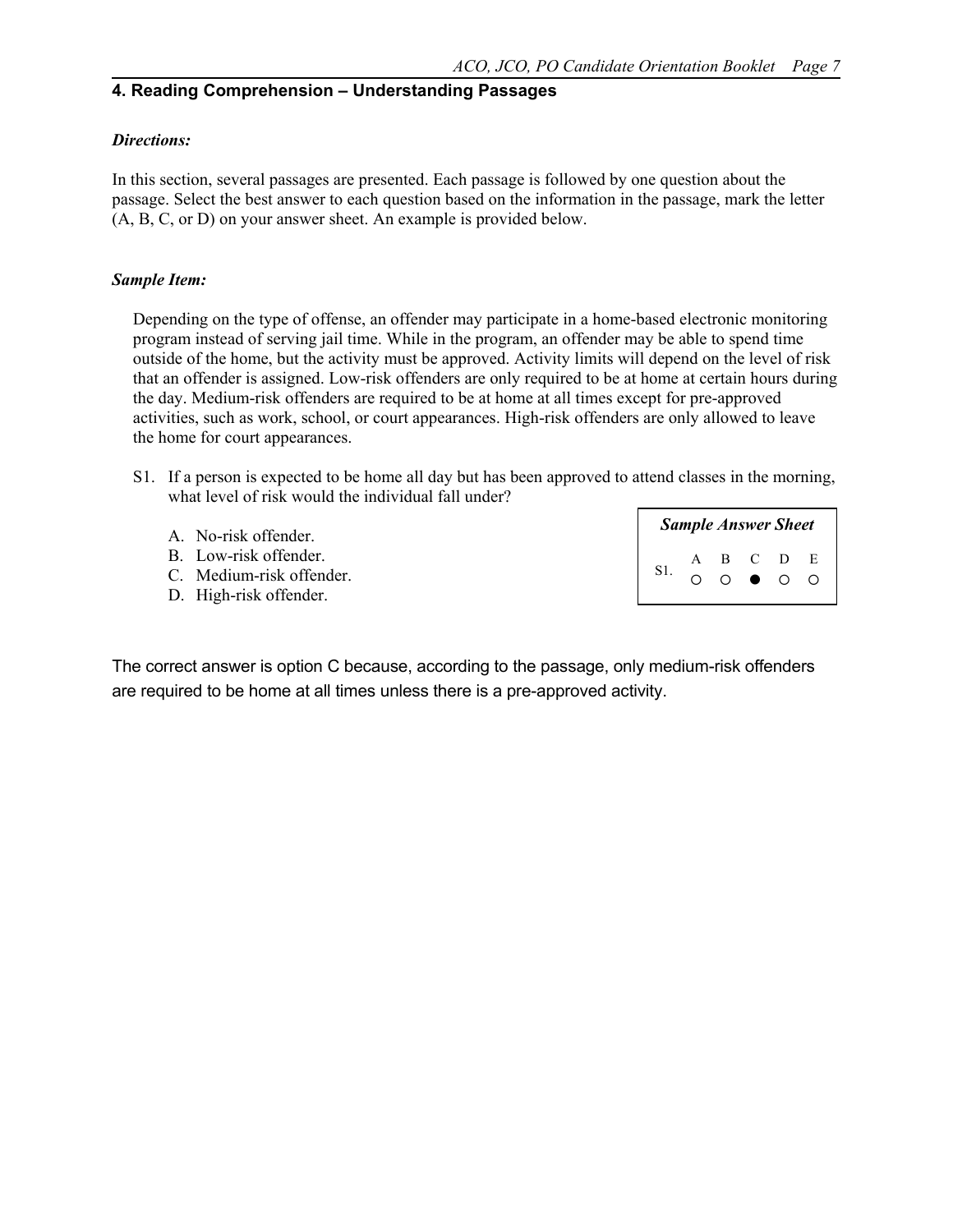## **5. Apply Rules – Logical Sequences**

#### *Directions:*

In this section, you will be presented with lists of numbered sentences that, when combined, form a paragraph. You will be asked to arrange each list of numbered sentences to form the MOST logical paragraph. Mark your answer (A, B, C, or D) on the answer sheet. An example is provided below.

Consider the following sentences. Order the sentences below to form the MOST logical paragraph. Choose the correct order from the options below.

- 1. Since the inmates did not need any further medical attention, they were cleared by medical staff and escorted to their living areas.
- 2. Inmate B's neck was bruised and there was a shallow cut located on his right knee.
- 3. Furthermore, medical staff discovered bruises on Inmate A's chest and scratches on his elbow.
- 4. Two inmates who were fighting in the exercise yard were restrained and escorted to the facility medical center to be evaluated.
- S1. Which of the following options represents the correct order of the above sentences?

| A. 1, 2, 3, 4                      |                           | <b>Sample Answer Sheet</b> |  |           |  |
|------------------------------------|---------------------------|----------------------------|--|-----------|--|
| B. $4, 3, 2, 1$<br>C. $4, 2, 3, 1$ |                           |                            |  | A B C D E |  |
| D. 1, 4, 2, 3                      | $S1.$ $O$ $O$ $O$ $O$ $O$ |                            |  |           |  |

The correct answer is option C because reading the sentences in this order makes the most logical sense:

- 4. Two inmates who were fighting in the exercise yard were restrained and escorted to the facility medical center to be evaluated.
- 2. Inmate B's neck was bruised and there was a shallow cut located on his right knee.
- 3. Furthermore, medical staff discovered bruises on Inmate A's chest and scratches on his elbow.
- 1. Since the inmates did not need any further medical attention, they were cleared by medical staff and escorted to their living areas.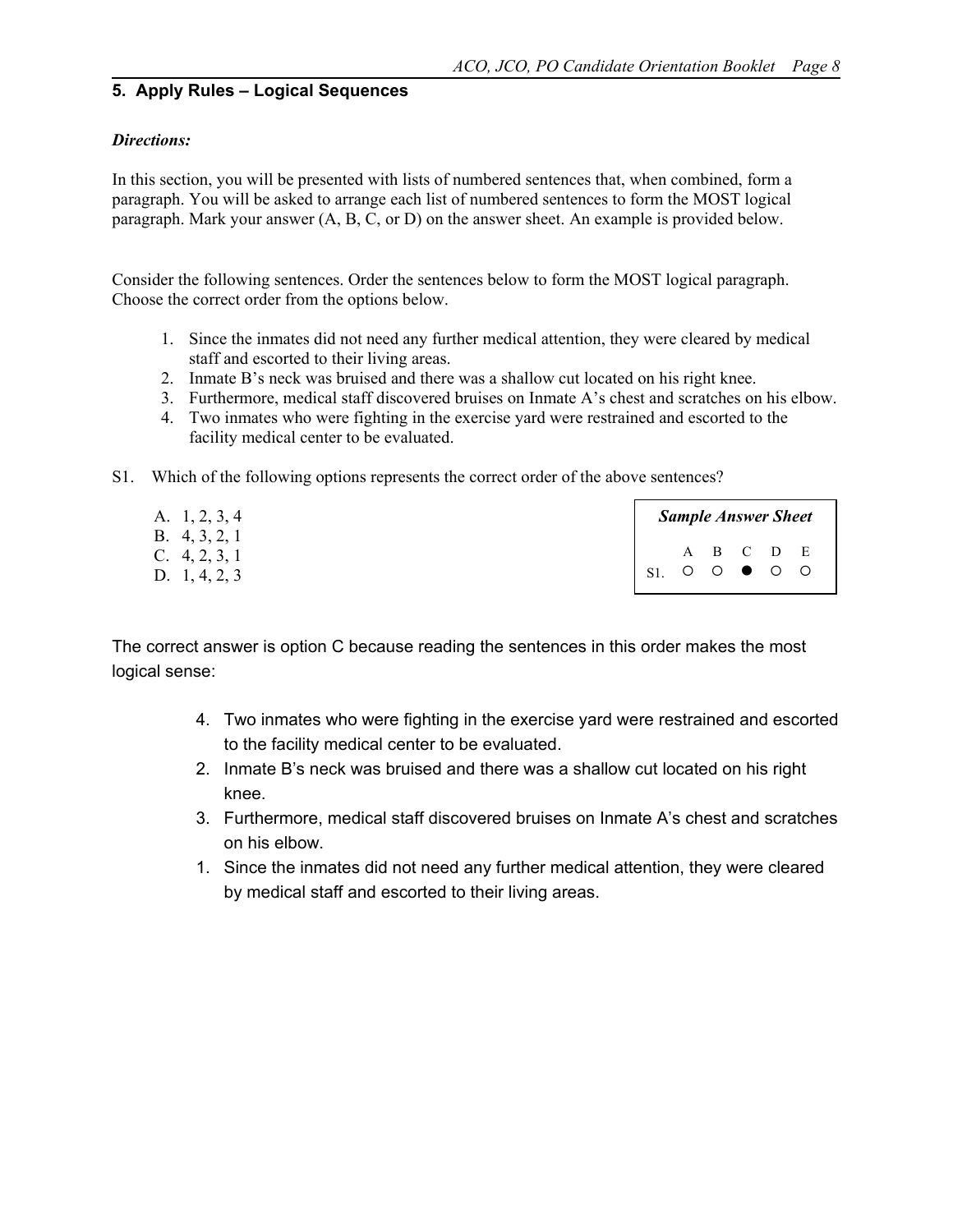### **6. Apply Rules – Appropriate Placement**

#### *Directions:*

In this section, you will be presented with paragraphs followed by a sentence. Based on the content of the paragraph, select the most appropriate placement of the sentence. Mark your answer (A, B, C, or D) on the answer sheet. An example is provided below.

**[1]** Officer K arrived on the scene to find two individuals, one of whom was sitting on the ground holding his ankle. **[2]** Officer K questioned the individuals and found that when the robber attempted to threaten the victim with a knife, the victim defended himself, breaking the robber's ankle in the process. **[3]** Officer K collected statements and took the man with the broken ankle into custody. **[4]**

S1. Read the following sentence and choose the most appropriate placement of the sentence in the above paragraph.

> Officer K responded to a report of an attempted robbery during the middle of her late-night shift.

| A. Placement $[1]$ . |                                    |  |  | <b>Sample Answer Sheet</b> |
|----------------------|------------------------------------|--|--|----------------------------|
| B. Placement [2].    |                                    |  |  |                            |
| C. Placement $[3]$ . | A B C D E<br>S1. $\bullet$ O O O O |  |  |                            |
| D. Placement $[4]$ . |                                    |  |  |                            |

The correct answer for this item is option A. This will create the following paragraph:

**Officer K responded to a report of an attempted robbery during the middle of her late-night shift.** Officer K arrived on the scene to find two individuals, one of whom was sitting on the ground holding his ankle. Officer K questioned the individuals and found that when the robber attempted to threaten the victim with a knife, the victim defended himself, breaking the robber's ankle in the process. Officer K collected statements and took the man with the broken ankle into custody.

This option is correct because adding the new sentence to the beginning of the paragraph tells the reader about the "scene" discussed in the first sentence of the provided paragraph.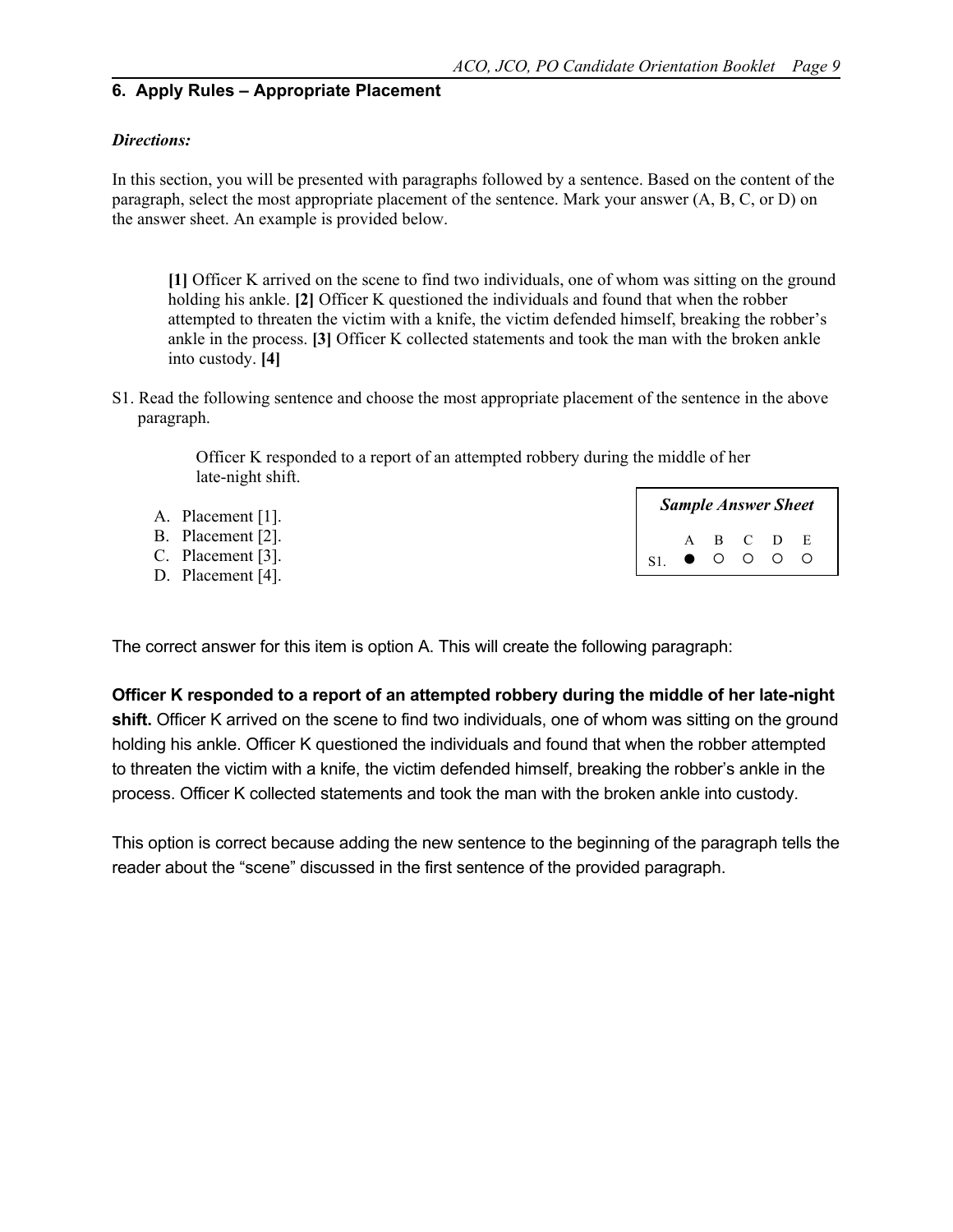## **7. Apply Rules – Level of Priorities**

#### *Directions:*

In this section, you will be presented with tables containing sets of priorities defining types of events ordered from highest to lowest priority. Below each table will be a list of events. Based on the Order of Priorities table, put the events in order from highest to lowest priority.

The following priority list was given to a janitor at a high school.

#### **Order of Priorities**

- First Priority: Potential biohazard situations (e.g., bodily fluids, chemical spills).
- Second Priority: Serious property damage (e.g., flooding, broken glass).
- Third Priority: Minor mess (e.g., toilet clog, small spills).
- Fourth Priority: Graffiti.
- Fifth Priority: Stocking the supply room

Consider the following events. Order the events below based on highest priority to lowest priority. Choose the correct order from the options below.

- 1. One of the sinks in the girls' bathroom was damaged, getting water all over the bathroom floor.
- 2. Between classes, a student dropped their metal water bottle, spilling the contents in the hall.
- 3. Explicit paintings were reported on the school's exterior wall.
- 4. During a class, a chemical was spilled all over a table and the floor.
- 5. Janitorial supply is low on cleanser, paper towels, and sponges.
- S1. Which of the following options represents the correct order for the events listed above from highest to lowest priority?

| A. 4, 1, 2, 3, 5                                               |                                                                                                  |  | <b>Sample Answer Sheet</b> |  |
|----------------------------------------------------------------|--------------------------------------------------------------------------------------------------|--|----------------------------|--|
| B. $3, 2, 4, 1, 5$<br>C. $3, 4, 2, 1, 5$<br>D. $4, 2, 3, 1, 5$ | $\begin{array}{ccccccccc}\n & & A & B & C & D & E \\ S1. & \bullet & O & O & O & O\n\end{array}$ |  |                            |  |

The correct answer for this item is option A. This will create the following order of events:

- Event 4: A chemical spill is considered a First Priority (**potential biohazard**).
- Event 1: Damage to a bathroom sink causing flooding is considered a Second Priority (**property damage**).
- Event 2: Spilled water is considered a Third Priority (**small spill/minor mess**).
- Event 3: Paintings on the school walls are considered a Fourth Priority (**graffiti**).
- Event 5: Low stock of janitorial supplies is considered a Fifth Priority (**stocking supply room**).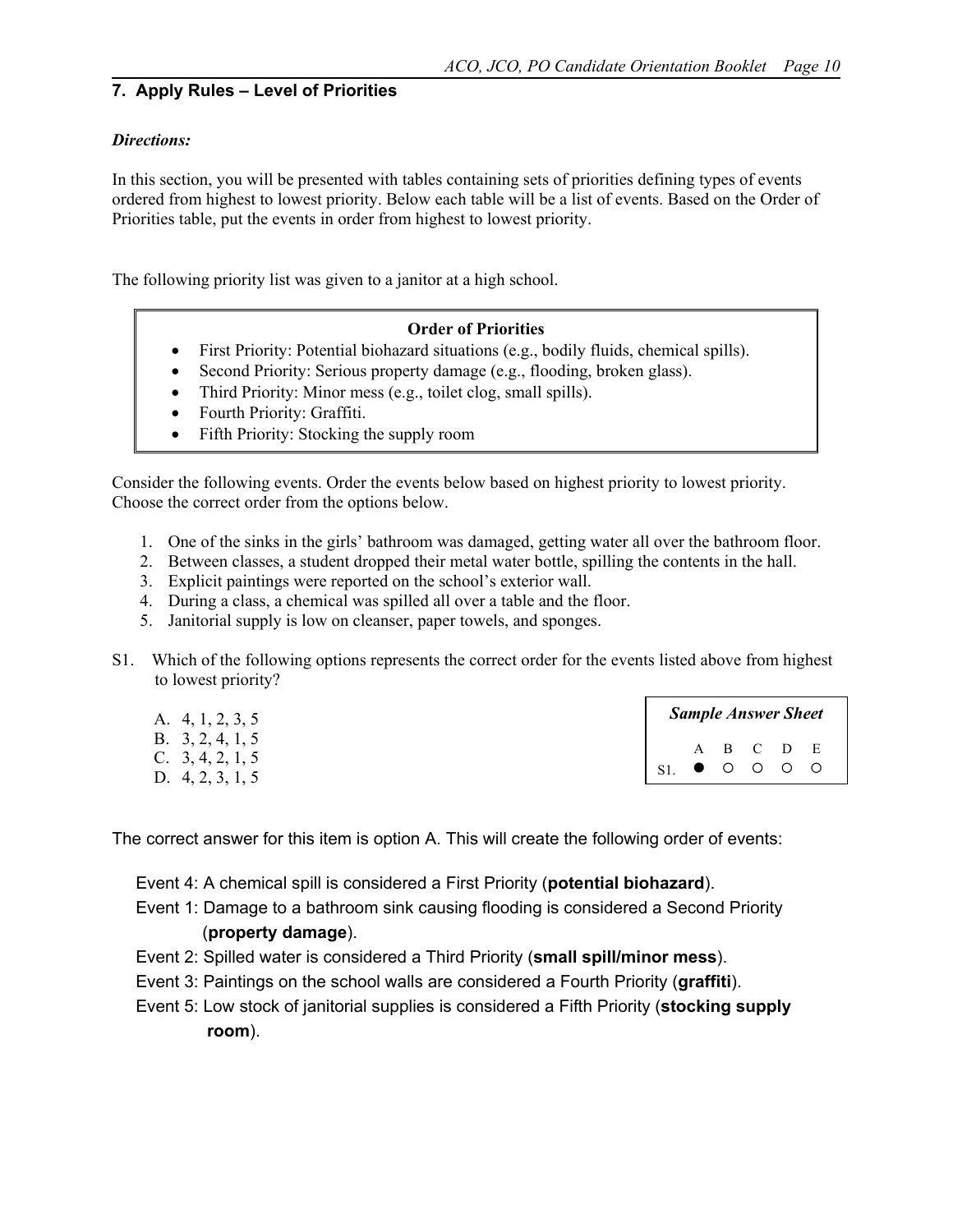## **8. Apply Rules – Forms**

### *Directions:*

In this section, you will be presented with a list of requirements that are needed to complete a form. You will then be presented with a form that has been completed by an individual. You will need to determine how many of the form requirements were *not* met. Mark your answer (A, B, C, or D) on the answer sheet. An example is provided below.

#### *Sample Item:*

Below is a list of requirements for filling out the Recreational Softball League Application form:

## **Recreational Softball League Application**

To join the community Recreational Softball League, please fill out this application in its entirety. The required information is requested as follows:

- Applicant name
- Street address (number and street only)
- Gender
- Indication of previous baseball/softball experience
- Shirt size
- Signature of applicant

Person X filled out the form below:

|                                   | <b>Softball League Application Form</b> |                                |
|-----------------------------------|-----------------------------------------|--------------------------------|
| <b>Applicant Name:</b>            | <b>Street Address:</b>                  | Gender:                        |
|                                   | Carmichael Way                          | Man                            |
| <b>Previous Baseball/Softball</b> | <b>Shirt Size:</b>                      | <b>Signature of Applicant:</b> |
| <b>Experience?</b>                | Men's Large                             | Person $\mathcal X$            |
| Yes<br>No.                        |                                         |                                |

 S1. Based ONLY on the information above, how many of the requirements for the Softball League Application were **NOT** met?

| А. |                           |  | <b>Sample Answer Sheet</b> |  |
|----|---------------------------|--|----------------------------|--|
|    |                           |  | $A$ $B$ $C$ $D$ $E$        |  |
|    | $S1.$ $O$ $O$ $O$ $O$ $O$ |  |                            |  |

The correct answer is option B because the person filling out the form did not include their name in the Applicant Name box, a street number in the Street Address box, and they did not indicate whether they had experience in the Previous Baseball/Softball Experience box.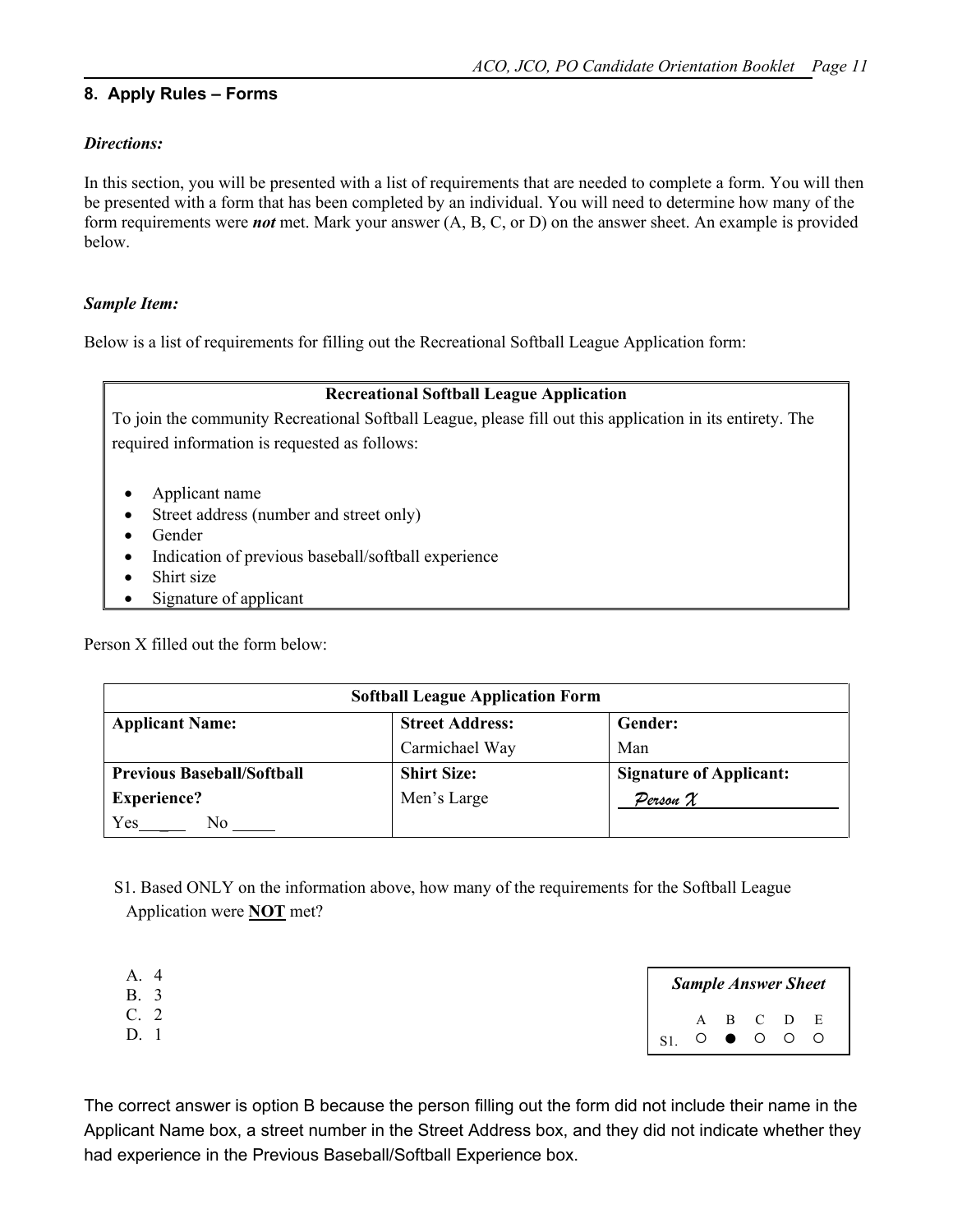## **9. Apply Rules – Scenarios**

## *Directions:*

In this section, you will be presented with sets of rules, procedures, or requirements followed by a description of a situation. You will be asked a question about the situation that requires you to apply the rules, procedures, or requirements. Mark your answer (A, B, C, or D) on the answer sheet. An example is provided below.

## *Sample Item:*

#### **PIZZA RECIPE**

- Preheat the oven to 400 degrees Fahrenheit.
- Prepare the crust:
	- o Remove unbaked crust from package and smooth it out on a round baking sheet. o Use a pastry brush to spread a thin layer of olive oil over the top of the crust.
- Spread pizza sauce smoothly over the crust.
- Sprinkle an even layer of cheese over the top of the sauce and add toppings.
- Bake the pizza:
	- o Bake for 20 minutes or until the crust is golden brown in color and the cheese is melted and beginning to bubble.
- Remove pizza from oven and allow to cool before slicing.

Chef K received an order for a pepperoni and mushroom pizza. She started preheating the oven at 400 degrees and picked up a batch of the raw pizza dough she had made earlier that day. Chef K smoothed the pizza dough out on a baking sheet and gave the dough a coat of oil. Next, she put a layer of sauce on the crust followed by a healthy amount of cheese, pepperoni, and mushrooms before placing it in the oven. When the edges were beginning to brown, Chef K removed the pizza from the oven and made sure the cheese had melted. Chef K let the pizza cool and, after a minute or so, sliced and served the pizza to the waiting customer.

S1. Based ONLY on the information provided above, which procedure, if any, did Chef K follow out of order?

| A. Preheating the oven.                     |                            |  | <b>Sample Answer Sheet</b> |  |
|---------------------------------------------|----------------------------|--|----------------------------|--|
| B. Adding toppings to the pizza.            |                            |  |                            |  |
| C. Slicing the pizza.                       | A B C D E<br>S1. O O O ● O |  |                            |  |
| D. Chef K followed all procedures in order. |                            |  |                            |  |

The correct answer is option D because Chef K followed all instructions in the designated order.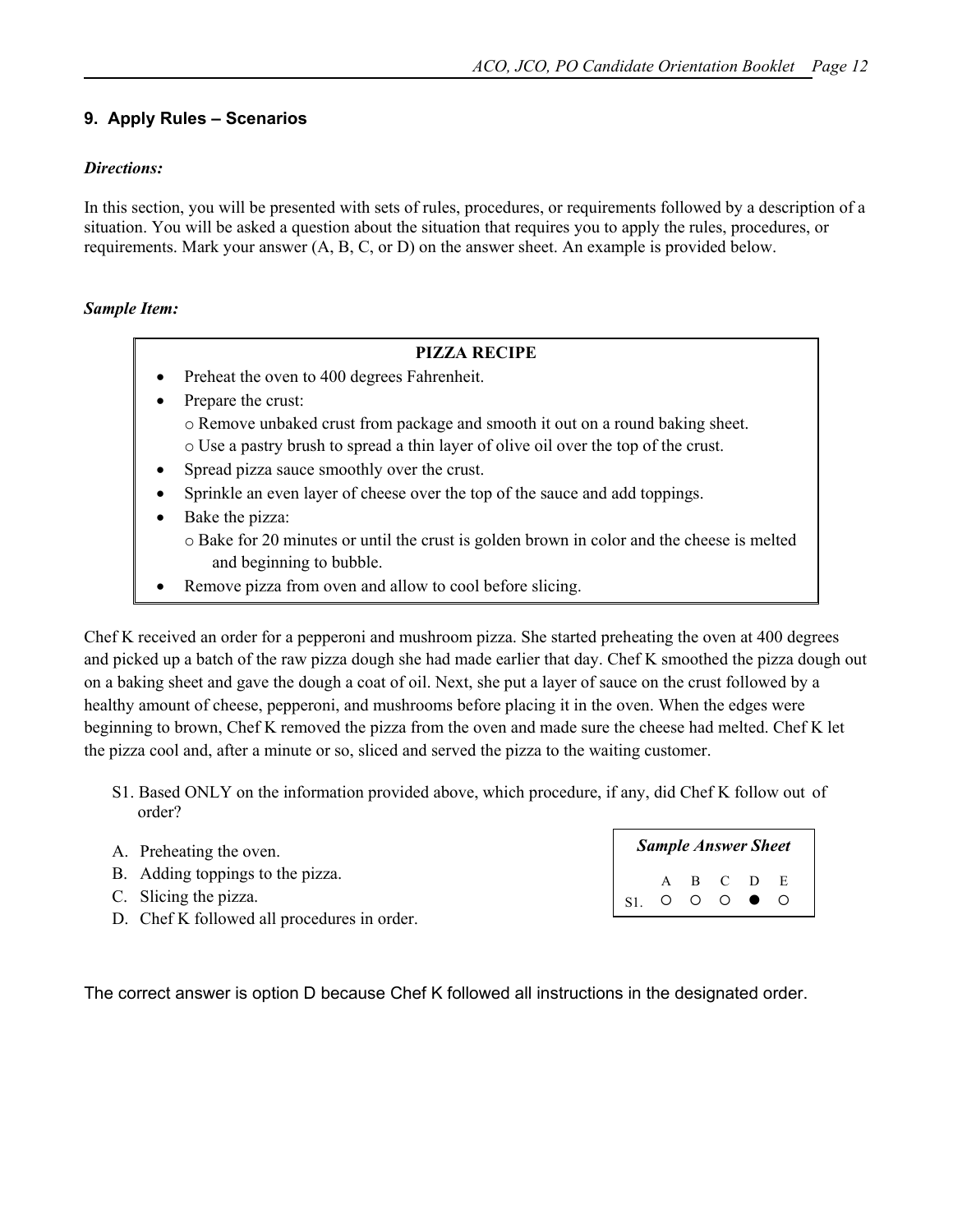## **10. Basic Math**

### *Directions:*

In this section, you will be asked to solve math problems that require the use of addition or subtraction. Mark your answer (A, B, C, or D) on the answer sheet. Examples are provided below.

|  | S1. What is the sum of the following numbers? |  |  |  |
|--|-----------------------------------------------|--|--|--|
|--|-----------------------------------------------|--|--|--|

|   | 26  |
|---|-----|
|   | 312 |
| ┿ | 453 |
|   |     |
|   |     |

A. 793 B. 701 C. 683 D. 791 S2. What is the difference between the following numbers?



|                  |   |    |               | <b>Sample Answer Sheet</b> |    |
|------------------|---|----|---------------|----------------------------|----|
|                  | A | -B | - C           | D                          | E  |
| $S1$ .           | O | Ο  | ∩             |                            | ⌒  |
|                  | A | B  | $\mathcal{C}$ | D                          | E  |
| S <sub>2</sub> . |   |    | Ω             | .)                         | Ο. |

The correct answer for S1 is option D and the correct answer for S2 is option B.